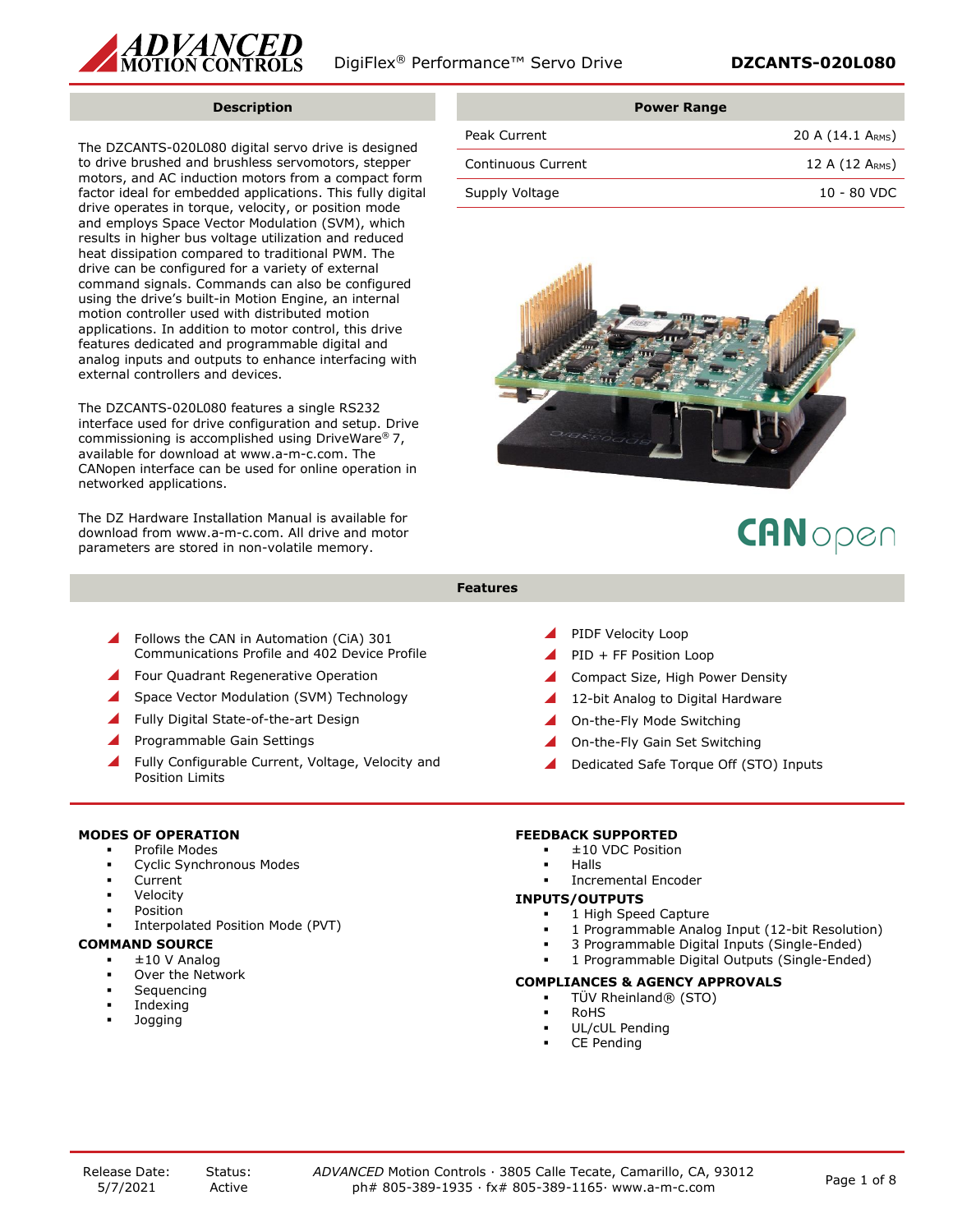

## **BLOCK DIAGRAM**



## **Information on Approvals and Compliances**

| <b>ROHS</b>                                                                                                  | The RoHS Directive restricts the use of certain substances including lead, mercury, cadmium, hexavalent chromium                                                                                                                                  |
|--------------------------------------------------------------------------------------------------------------|---------------------------------------------------------------------------------------------------------------------------------------------------------------------------------------------------------------------------------------------------|
| Compliant                                                                                                    | and halogenated flame retardants PBB and PBDE in electronic equipment.                                                                                                                                                                            |
| Functional<br>Safety<br>Type<br>Approved<br>TÜVRheinland<br>www.tuv.com<br><b>CERTIFIED</b><br>ID 0600000000 | Functional Safety STO is TUV Rheinland® certified and meets requirements of the following standards:<br>Category 4 / PL e<br>EN ISO 13849-1<br>EN IEC 61800-5-2<br>STO (SIL 3)<br>SIL CL <sub>3</sub><br>EN62061<br>IEC 61508<br>SIL <sub>3</sub> |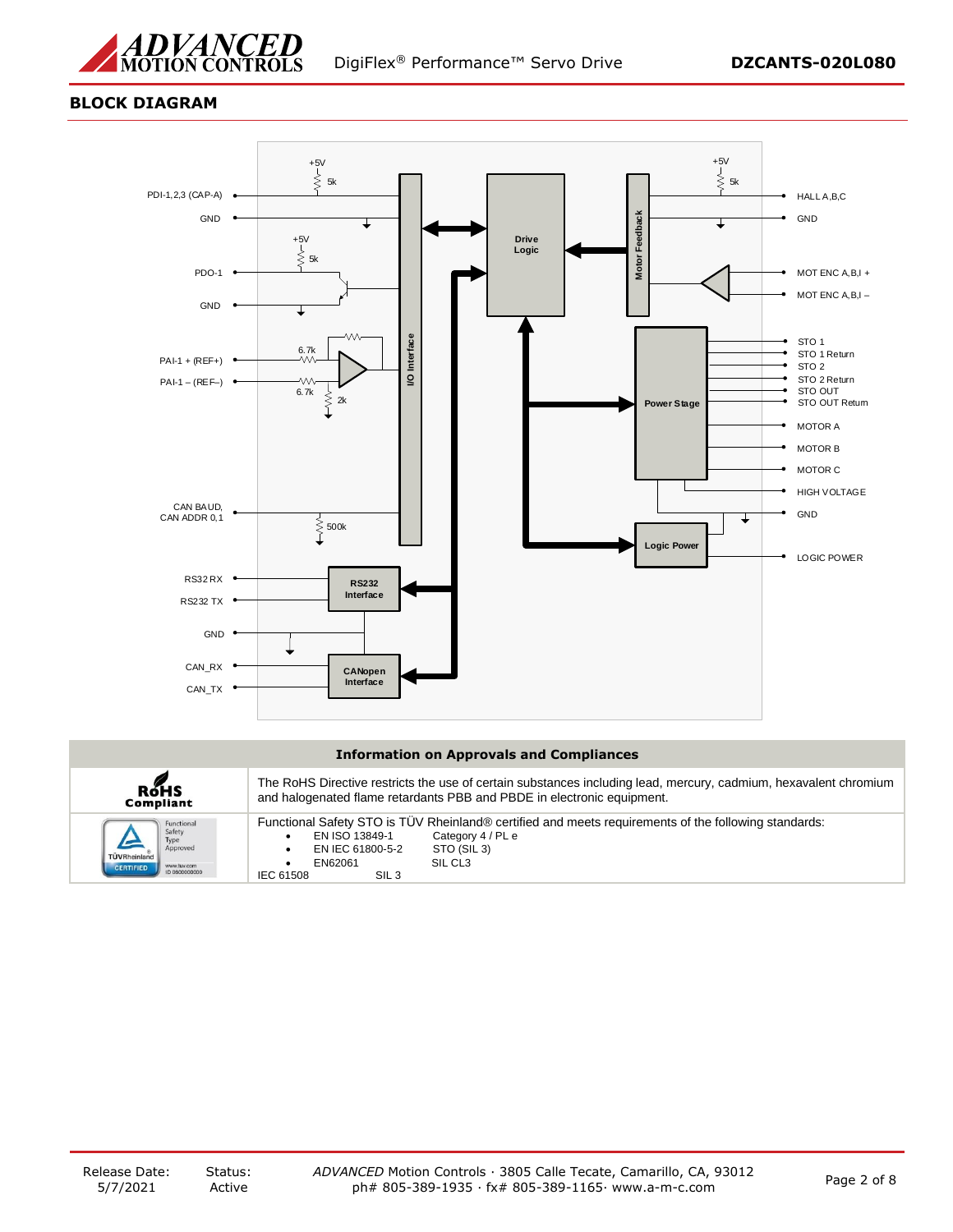

## **SPECIFICATIONS**

| <b>Power Specifications</b>                         |                              |                                                                                                                                                                    |  |  |
|-----------------------------------------------------|------------------------------|--------------------------------------------------------------------------------------------------------------------------------------------------------------------|--|--|
| Description                                         | <b>Units</b>                 | Value                                                                                                                                                              |  |  |
| DC Supply Voltage Range                             | <b>VDC</b>                   | $10 - 80$                                                                                                                                                          |  |  |
| DC Bus Over Voltage Limit                           | <b>VDC</b>                   | 88                                                                                                                                                                 |  |  |
| DC Bus Under Voltage Limit                          | <b>VDC</b>                   | 8                                                                                                                                                                  |  |  |
| Logic Supply Voltage                                | <b>VDC</b>                   | $5 (+/- 5%)$                                                                                                                                                       |  |  |
| STO Signal Level                                    | <b>VDC</b>                   | 24                                                                                                                                                                 |  |  |
| Maximum Peak Output Current <sup>1</sup>            | A (Arms)                     | 20(14.1)                                                                                                                                                           |  |  |
| Maximum Continuous Output Current <sup>2</sup>      | A (Arms)                     | 12 (12)                                                                                                                                                            |  |  |
| Maximum Continuous Output Power                     | W                            | 912                                                                                                                                                                |  |  |
| Maximum Power Dissipation at Continuous Current     | W                            | 48                                                                                                                                                                 |  |  |
| Internal Bus Capacitance                            | μF                           | 94                                                                                                                                                                 |  |  |
| Minimum Load Inductance (Line-To-Line) <sup>3</sup> | μH                           | 250 (at 80 V supply); 150 (at 48 V supply); 75 (at 24 V supply); 40 (at 12 V supply)                                                                               |  |  |
| Switching Frequency                                 | kHz                          | 20                                                                                                                                                                 |  |  |
| Maximum Output PWM Duty Cycle                       | %                            | 92                                                                                                                                                                 |  |  |
| <b>Control Specifications</b>                       |                              |                                                                                                                                                                    |  |  |
| Description                                         | Units                        | Value                                                                                                                                                              |  |  |
| <b>Communication Interfaces</b>                     | ÷.                           | CANopen (RS-232 for configuration)                                                                                                                                 |  |  |
| <b>Command Sources</b>                              |                              | ±10 V Analog, Encoder Following, Over the Network, PWM and Direction, Sequencing, Indexing, Jogging                                                                |  |  |
| Feedback Supported                                  | Ξ                            | ±10 VDC Position, Auxiliary Incremental Encoder, Halls, Incremental Encoder, Tachometer (±10 VDC)                                                                  |  |  |
| <b>Commutation Methods</b>                          | $\overline{a}$               | Sinusoidal, Trapezoidal                                                                                                                                            |  |  |
| Modes of Operation                                  | ٠                            | Profile Modes, Cyclic Synchronous Modes, Current, Velocity, Position, Interpolated Position Mode (PVT)                                                             |  |  |
| Motors Supported <sup>4</sup>                       |                              | Three Phase (Brushless Servo), Single Phase (Brushed Servo, Voice Coil, Inductive Load), Stepper (2- or<br>3-Phase Closed Loop), AC Induction (Closed Loop Vector) |  |  |
| <b>Hardware Protection</b>                          |                              | 40+ Configurable Functions, Over Current, Over Temperature (Drive & Motor), Over Voltage, Short Circuit<br>(Phase-Phase & Phase-Ground), Under Voltage             |  |  |
| Programmable Digital Inputs/Outputs (PDIs/PDOs)     | $\overline{a}$               | 3/1                                                                                                                                                                |  |  |
| Programmable Analog Inputs/Outputs (PAIs/PAOs)      | ÷,                           | 1/0                                                                                                                                                                |  |  |
| STO Inputs/Outputs                                  | ÷                            | 2/1                                                                                                                                                                |  |  |
| Primary I/O Logic Level                             | ÷                            | 5V TTL                                                                                                                                                             |  |  |
| Current Loop Sample Time                            | μs                           | 50                                                                                                                                                                 |  |  |
| Velocity Loop Sample Time                           | μs                           | 100                                                                                                                                                                |  |  |
| Position Loop Sample Time                           | μs                           | 100                                                                                                                                                                |  |  |
| Maximum Encoder Frequency                           | MHz                          | 20 (5 pre-quadrature)                                                                                                                                              |  |  |
| <b>Mechanical Specifications</b>                    |                              |                                                                                                                                                                    |  |  |
| <b>Description</b>                                  | <b>Units</b>                 | Value                                                                                                                                                              |  |  |
| <b>Agency Approvals</b>                             | ÷,                           | TÜV Rheinland® (STO), RoHS, UL/cUL Pending, CE Pending                                                                                                             |  |  |
| Size (H x W x D)                                    | $mm$ (in)                    | 63.5 x 57.0 x 22.9 (2.50 x 2.25 x 0.9)                                                                                                                             |  |  |
| Weight                                              | $g$ (oz)                     | 105 (3.7)                                                                                                                                                          |  |  |
| Heatsink (Base) Temperature Range <sup>5</sup>      | $^{\circ}$ C ( $^{\circ}$ F) | $0 - 75(32 - 167)$                                                                                                                                                 |  |  |
| Storage Temperature Range                           | $^{\circ}$ C ( $^{\circ}$ F) | $-40 - 85 (-40 - 185)$                                                                                                                                             |  |  |
| Cooling System                                      |                              | <b>Natural Convection</b>                                                                                                                                          |  |  |
| Form Factor                                         | $\overline{a}$               | <b>PCB Mounted</b>                                                                                                                                                 |  |  |
| P1 Connector                                        | ÷.                           | 30-pin, 2.54 mm spaced, dual-row header                                                                                                                            |  |  |
| P2 Connector                                        |                              | 24-pin, 2.54 mm spaced, dual-row header                                                                                                                            |  |  |

**Notes**

1. Capable of supplying drive rated peak current for 2 seconds with 10 second foldback to continuous value. Longer times are possible with lower current limits.<br>2. Continuous Ams value attainable when RMS Charge-Based Limi

2. Continuous A<sub>rms</sub> value attainable when RMS Charge-Based Limiting is used.<br>
2. Lower inductance is acceptable for bus voltages well below maximum. Use<br>
4. Maximum motor speed for stepper motors is 600 RPM. Consult the h 3. Lower inductance is acceptable for bus voltages well below maximum. Use external inductance to meet requirements.<br>4. Maximum motor speed for stepper motors is 600 RPM. Consult the hardware installation manual for 2-phas

5. Additional cooling and/or heatsink may be required to achieve rated performance.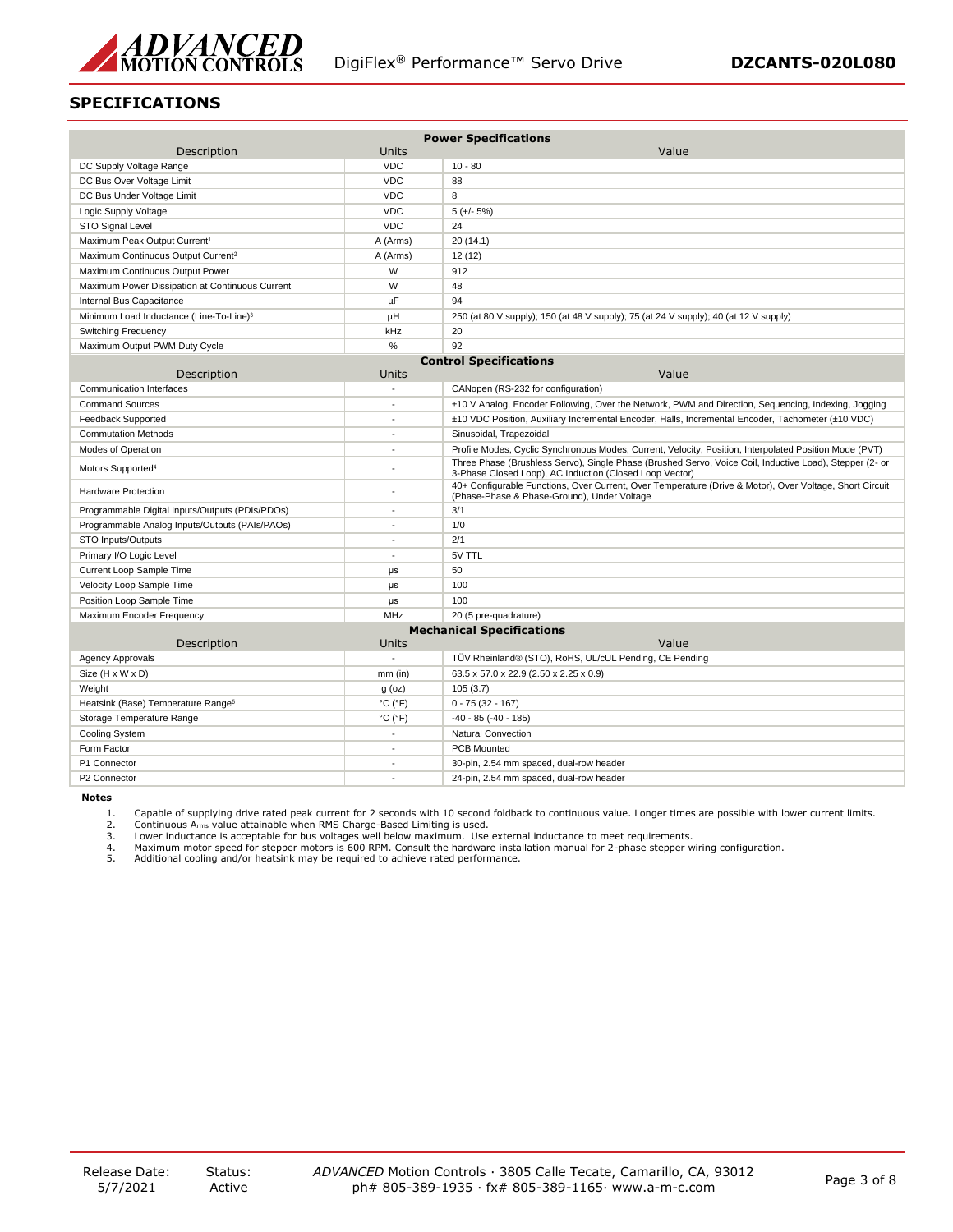

# **PIN FUNCTIONS**

| <b>P1 - Signal Connector</b> |                       |                                                                                      |                |
|------------------------------|-----------------------|--------------------------------------------------------------------------------------|----------------|
| Pin                          | Name                  | Description / Notes                                                                  | I/O            |
| 1                            | CAN ADDR 0            |                                                                                      |                |
| 2                            | CAN ADDR 1            | <b>CAN Bus Address Selector</b>                                                      |                |
| 3                            | $PAI - 1 + (REF+)$    |                                                                                      |                |
| 4                            | PAI-1 - (REF-)        | Differential Programmable Analog Input or Reference Signal Input (12-bit Resolution) |                |
| 5                            | <b>GND</b>            | Ground                                                                               | <b>GND</b>     |
| 6                            | <b>CAN BAUD</b>       | CAN bus bit rate selector.                                                           |                |
| $\overline{7}$               | PDO-1                 | Programmable Digital Output                                                          | $\circ$        |
| 8                            | <b>STO OUTPUT</b>     | Safe Torque Off Output                                                               | O              |
| 9                            | <b>STO OUT RETURN</b> | Safe Torque Off Output Return                                                        | <b>STORETO</b> |
| 10                           | PDI-1                 | Programmable Digital Input                                                           |                |
| 11                           | PDI-2                 | Programmable Digital Input                                                           |                |
| 12                           | PDI-3 (CAP-A)         | Programmable Digital Input or High Speed Capture                                     |                |
| 13                           | <b>RS232 RX</b>       | Receive Line (RS-232)                                                                |                |
| 14                           | <b>CAN RX</b>         | CAN Receive Line (Requires External Transceiver)                                     |                |
| 15                           | <b>RS232 TX</b>       | Transmit Line (RS-232)                                                               | O              |
| 16                           | <b>CAN TX</b>         | CAN Transmit Line (Requires External Transceiver)                                    | O              |
| 17                           | STO-1                 | Safe Torque Off - Input 1                                                            |                |
| 18                           | STO-1 RETURN          | Safe Torque Off 1 Return                                                             | STORET1        |
| 19                           | STO-2                 | Safe Torque Off - Input 2                                                            |                |
| 20                           | STO-2 RETURN          | Safe Torque Off 2 Return                                                             | STORET2        |
| 21                           | <b>GND</b>            | Ground                                                                               | <b>GND</b>     |
| 22                           | <b>HALL A</b>         |                                                                                      |                |
| 23                           | <b>HALL B</b>         | Single-ended Commutation Sensor Input                                                |                |
| 24                           | <b>HALL C</b>         |                                                                                      |                |
| 25                           | MOT ENC I+            | Differential Encoder Index Input (see MC1XDZC02-HP1 datasheet for recommended signal |                |
| 26                           | MOT ENC I-            | conditioning)                                                                        |                |
| 27                           | MOT ENC A+            | Differential Encoder A Channel Input (see MC1XDZC02-HP1 datasheet for recommended    |                |
| 28                           | MOT ENC A-            | signal conditioning)                                                                 |                |
| 29                           | MOT ENC B+            | Differential Encoder B Channel Input (see MC1XDZC02-HP1 datasheet for recommended    |                |
| 30                           | MOT ENC B-            | signal conditioning)                                                                 |                |

| <b>P2 - Power Connector</b> |  |
|-----------------------------|--|
|-----------------------------|--|

|     | Pin             | <b>Name</b>         | Description / Notes                                                                                                                        | I/O        |
|-----|-----------------|---------------------|--------------------------------------------------------------------------------------------------------------------------------------------|------------|
| 1a  |                 | <b>LOGIC PWR</b>    | Logic Supply Input                                                                                                                         |            |
|     | 1 <sub>b</sub>  | <b>RESERVED</b>     | Reserved                                                                                                                                   |            |
| 2a  | 2 <sub>b</sub>  | <b>GND</b>          |                                                                                                                                            | <b>GND</b> |
| 3a  | 3b              | <b>GND</b>          | Ground                                                                                                                                     |            |
| 4a  | 4 <sub>b</sub>  | <b>HIGH VOLTAGE</b> | DC Power Input. 3A Continuous Current Rating Per Pin.                                                                                      |            |
| 5a  | 5b              | <b>HIGH VOLTAGE</b> |                                                                                                                                            |            |
| 6a  | 6b              | RESERVED            | Reserved                                                                                                                                   |            |
| 7a  | 7b              | MOTOR C             |                                                                                                                                            | O          |
| 8a  | 8b              | MOTOR C             | Motor Phase Outputs. Current output distributed equally across 4 pins per motor phase, 3A<br>continuous current carrying capacity per pin. | $\circ$    |
| 9а  | 9b              | <b>MOTOR B</b>      |                                                                                                                                            | $\circ$    |
| 10a | 10 <sub>b</sub> | <b>MOTOR B</b>      |                                                                                                                                            | O          |
| 11a | 11 <sub>b</sub> | MOTOR A             |                                                                                                                                            |            |
| 12a | 12 <sub>b</sub> | MOTOR A             |                                                                                                                                            |            |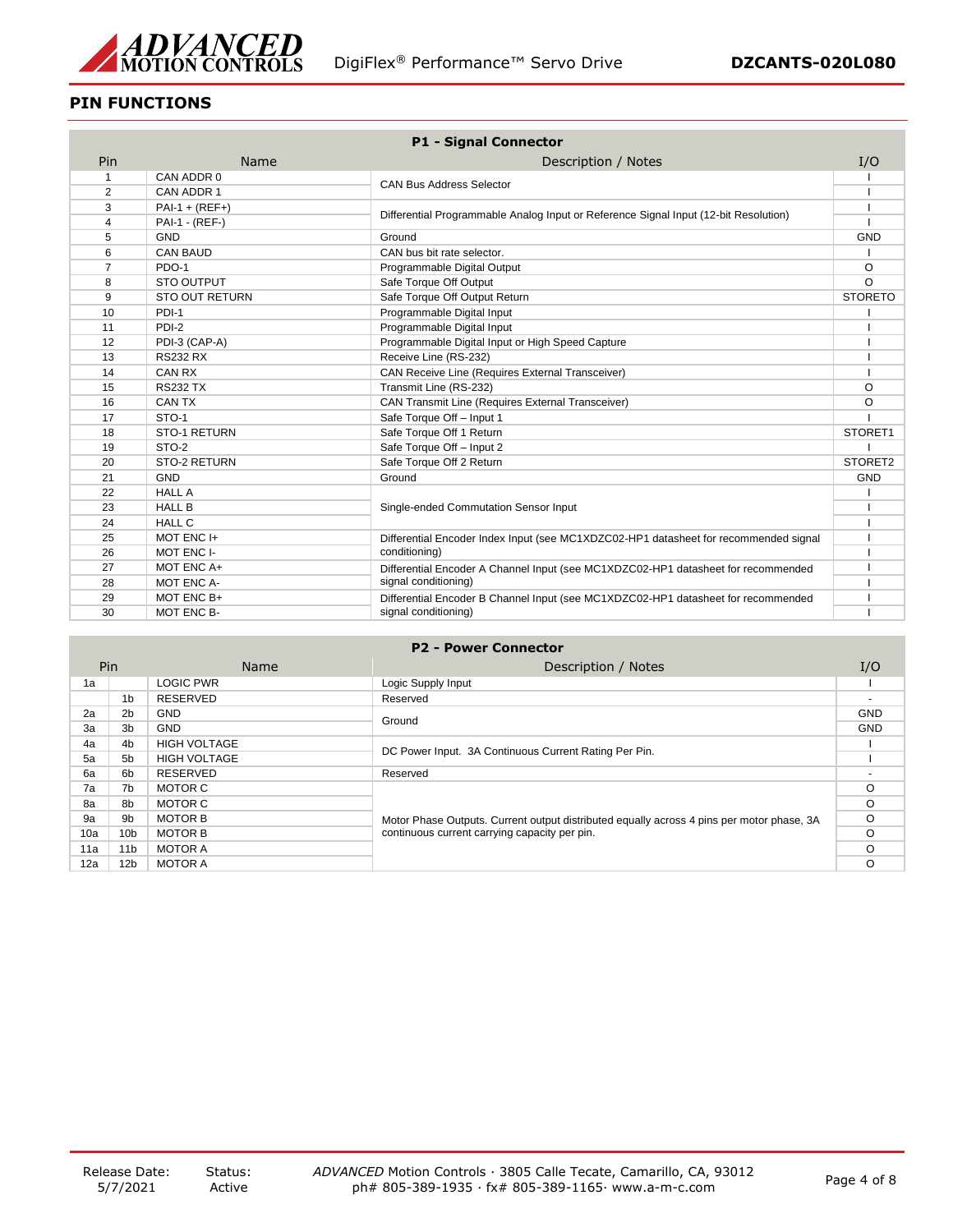

## **Pin Details**

*SAFE TORQUE OFF (STO) INPUTS (P1-8,9 and P1-17 to P1-20)*

The Safe Torque Off (STO) Inputs are dedicated +24VDC sinking single-ended inputs.

## *CAN ADDR 0 (P1-1)*

This pin, CAN ADDR 0, as well as CAN ADDR 1, are used for CAN bus addressing. To set the CAN node address of a drive, use the formula

$$
CANAddress = \frac{7 * Addr0}{3} + 8 * \frac{7 * Addr1}{3},
$$

where *CANAddress* is the desired node address and *Addr0* and *Addr1* represent the voltage that should be applied to pins CAN ADDR 0 and CAN ADDR 1, respectively. The values for *Addr0* and *Addr1* are always integer multiples of 3/7 V within the range 0- 3 V. Examples of the voltages required to set certain node addresses are given in the table below. Note that setting a CAN address of 0 will utilize the address stored in non-volatile memory. Voltages that result in an address above 63 are reserved and should not be used. Addresses above 63 can be set using DriveWare® or network commands.

| <b>CAN ADDR 0 Value (V)</b> | <b>CAN ADDR 1 Value (V)</b> | <b>CAN ADDR Tolerance (V)</b> | <b>CAN Address (Node #)</b>           |
|-----------------------------|-----------------------------|-------------------------------|---------------------------------------|
|                             |                             | ±0.1                          | Address stored in non-volatile memory |
| 3/7(0.43)                   |                             | ±0.1                          |                                       |
| 6/7(0.86)                   |                             | ±0.1                          |                                       |
| 9/7(1.3)                    |                             | ±0.1                          |                                       |
|                             | .                           | ±0.1                          | .                                     |
| 18/7 (2.57)                 | 21/7(3.0)                   | ±0.1                          | 62                                    |
| 21/7(3.0)                   | 21/7(3.0)                   | ±0.1                          | 63                                    |

## *CAN BAUD (P1-6)*

The CAN bit rate is set by applying the appropriate voltage to the CAN BAUD pin as given in the table below. Note that higher bit rates are possible when using the value stored in NVM.

| <b>CAN BAUD Value (V)</b> | <b>CAN BAUD Tolerance (V)</b> | <b>CAN Bus Bit Rate (bits/s)</b>       |
|---------------------------|-------------------------------|----------------------------------------|
|                           | ±0.388                        | Bit rate stored in non-volatile memory |
|                           | ±0.388                        | 500k                                   |
|                           | ±0.388                        | 250k                                   |
|                           | ±0.388                        | 125k                                   |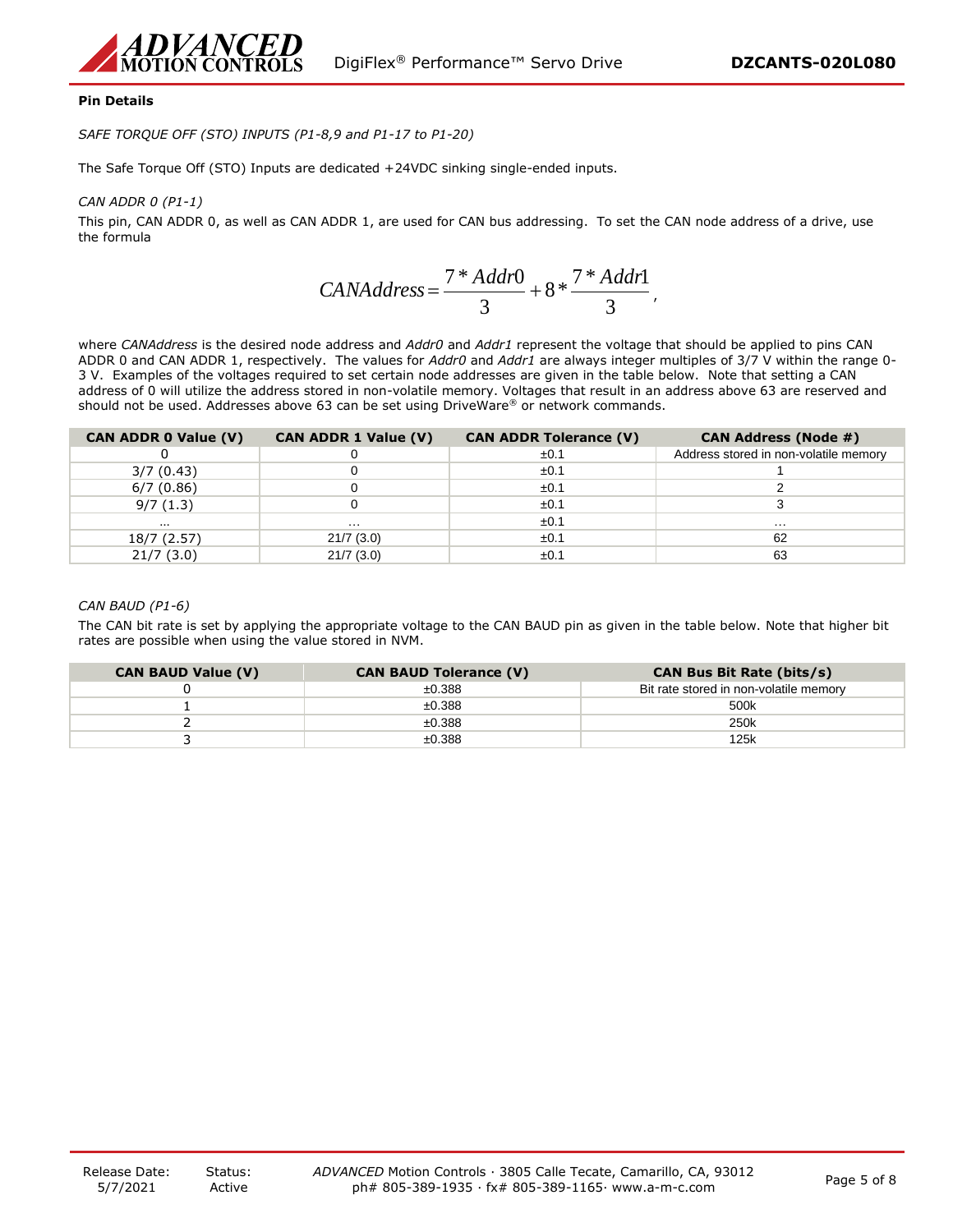

# **MECHANICAL INFORMATION**



| <b>P2 - Power Connector</b>                                                                                                                                                                                                                                                                                                                                                                                                              |                     |                                                           |
|------------------------------------------------------------------------------------------------------------------------------------------------------------------------------------------------------------------------------------------------------------------------------------------------------------------------------------------------------------------------------------------------------------------------------------------|---------------------|-----------------------------------------------------------|
| Connector Information                                                                                                                                                                                                                                                                                                                                                                                                                    |                     | 24-pin, 2.54 mm spaced, dual-row header                   |
|                                                                                                                                                                                                                                                                                                                                                                                                                                          | Details             | Samtec: SSM-112-L-DV (SMT); BCS-112-L-D-PE (Pass-through) |
| <b>Mating Connector</b>                                                                                                                                                                                                                                                                                                                                                                                                                  | Included with Drive | <b>No</b>                                                 |
| - 7a MOTOR C<br>HIGH VOLTAGE 5a -<br>8a MOTOR C<br>HIGH VOLTAGE 4a -<br>9a MOTOR B<br>$GND$ 3a $-$<br>$-10a$ MOTOR B<br>GND <sub>2a</sub><br>11a MOTOR A<br>LOGIC PWR 1a-<br>- 12a MOTOR A<br>يولوا فلعلعلوا والعلوا ولعلوان<br>stetetetetetetetetete<br>᠊᠊ᡉ᠆ᠳ᠂ᢐ<br>᠊᠊ᡨ<br>GND $2b$ $-$<br>- 12b MOTOR A<br>GND 3b<br>- 11b MOTOR A<br>HIGH VOLTAGE 4b-<br>$-10b$ MOTOR B<br>HIGH VOLTAGE 5b -<br>9b MOTOR B<br>8b MOTOR C<br>7b MOTOR C |                     |                                                           |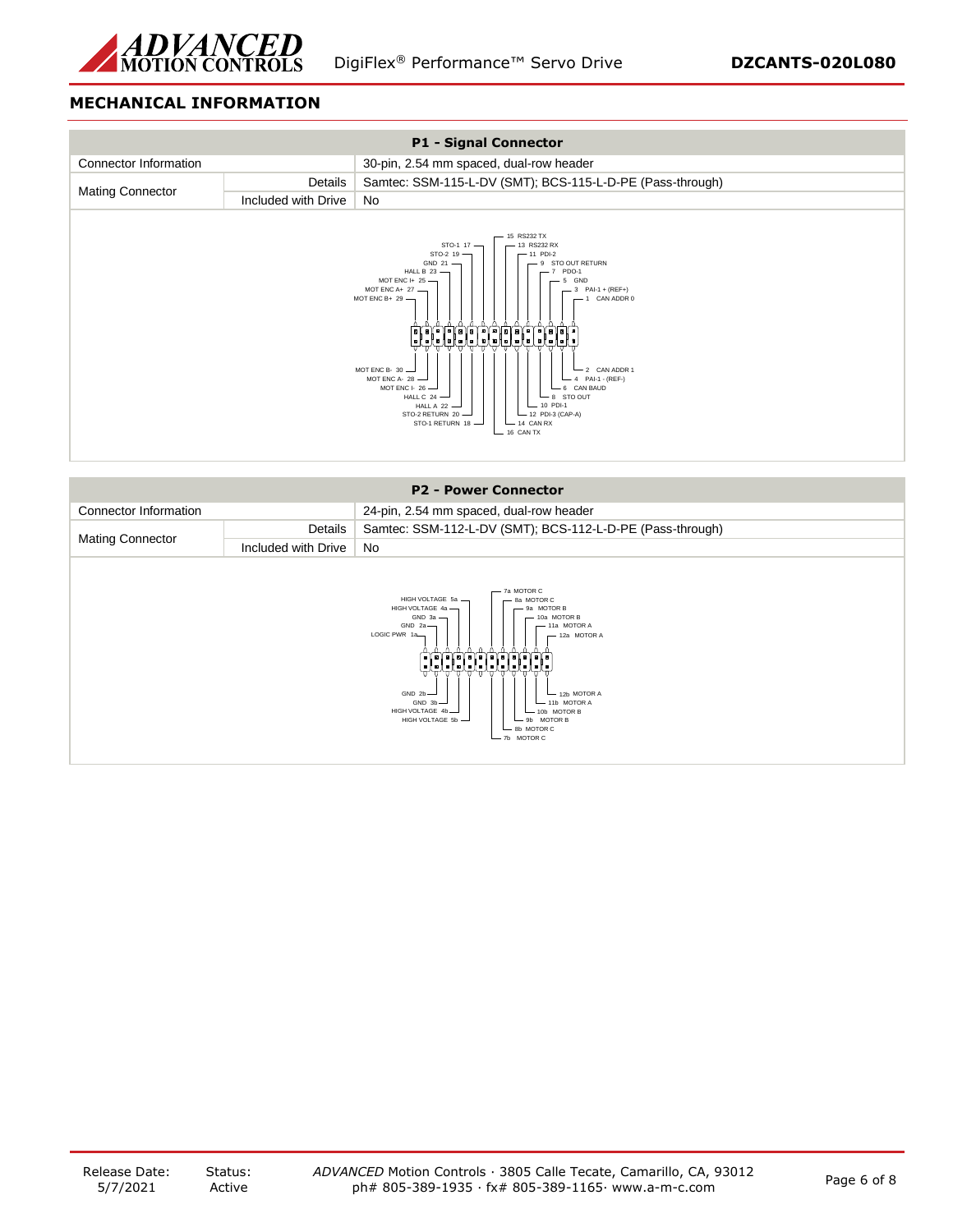

# **MOUNTING DIMENSIONS**